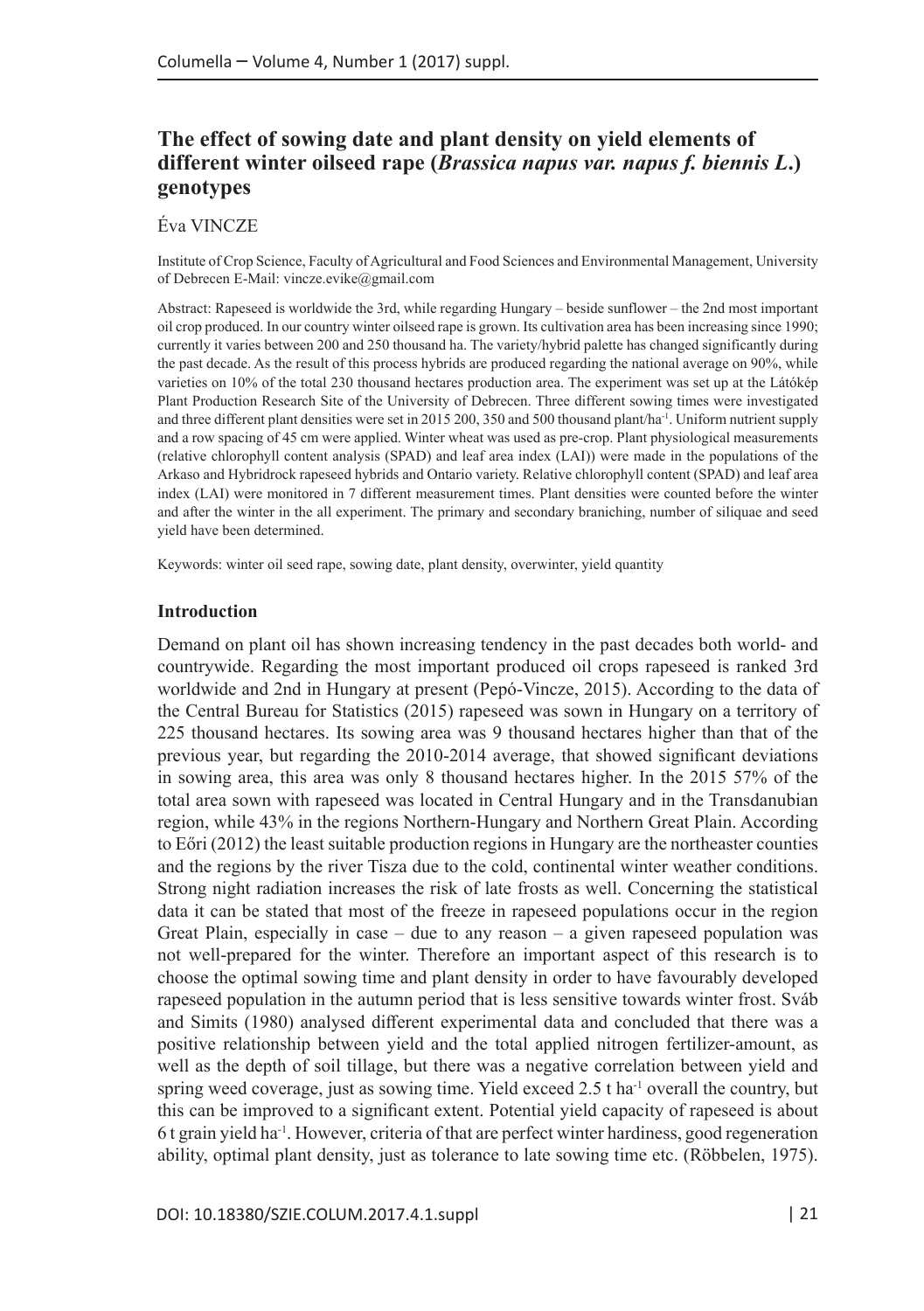According to the results of Blum (2009) there is a difference in the production technology of varieties and hybrids regarding seed rate and spring nutrient supply. Necessity of autumn N-fertilization, just as the use of growth regulators in the autumn and spring periods are determined by sowing time, the development of the given population and the properties of the applied varieties or hybrids. In their experiments Risnoreanu and Buzdugan (2011) found the sowing time interval 5-10 September to be optimal. 17-25 August is considered as optimal sowing time in Germany. In accordance with German researchers each day delay in sowing results in yield loss (Eőri, 2012). However, Schuster (1965) stated that yield loss is not realized linear. Rapeseed population sown in September produced half the yield of that sown in August. In the experiments of Sharafizadeh et al. (2012) sowing time affected rapeseed yield to a significant extent.

# **Materials and methods**

Our experiments were set up on calcareous chernozem soil in the Hajdúság, 15 km from Debrecen at the Látókép Plant Production Research Site of the University of Debrecen. The soil is characterized by favorable physical, chemical and biological traits. The humus content of the calcareous chernozem soil of the experiment is 2.76%, its AL extractable  $P_2O_5$  content is 133 mg kg-1, its AL extractable K<sub>2</sub>O value is 240 mg kg<sup>-1</sup>. The soil has favorable water management conditions. The soil saturated up to the field water capacity can store 578 mm water in the 0-2 m layer, 50% of which is disposable water. The experiment design was set as split-plot, plot areas were  $36 \text{ m}^2$  in four replications and we used two hybrids (Arkaso and Hybridrock) and one varieties (Ontario). Three different sowing times were investigated in the experimental year (2015/2016). Three different plant densities were set: 200, 350 and 500 thousand plants ha-1. Uniform nutrient supply and a row spacing of 45 cm were applied. Winter wheat was used as pre-crop. In the crop year were an early sowing date: August 28 (SD1), average: September 12 (SD2), late: September 23 (SD3). The harvest was done with a SAMPO plot combine harvester.

In the crop year 2015/2016 altogether 694.6 mm precipitation fell during the vegetation of rapeseed (1 August  $2015 - 30$  June $2016$ ). This amount was about one and a half times higher than the several years' average (Table 1.). The significant amount of precipitation in August (84 mm) was higher than the several years' average value (60.7 mm), which enabled the execution of soil preparation works in a rather good quality. September and October were very wet. This was favourable from the aspect of uniform emergence and adequate early development of rapeseed populations. Vegetative development of rapeseed populations was favoured by the weather conditions of autumn months. An amount of precipitation that fell in October (86.6 mm) was higher than the several years' average (30.8 mm). The monthly average temperature (10.0  $^{\circ}$ C) was similar to the several years' average (10.3 ˚C). Measured average temperature at the experimental field was higher in November (5.3  $\degree$ C) than the average value (4.5  $\degree$ C). Due to the combined effect of the mentioned factors, just as the optimal applied agrotechnical management, rapeseed populations started winter in favourable development stage. Monthly temperature average values were higher than the several years' average values – except for October and May.

For the statistical evaluation of the experiment, SPSS 13.0 for Windows and Microsoft Excel 2010 programs are used. The statistical evaluation, the bifactorial variance analysis and correlation analysis were done according to Sváb (1981), with regression equations.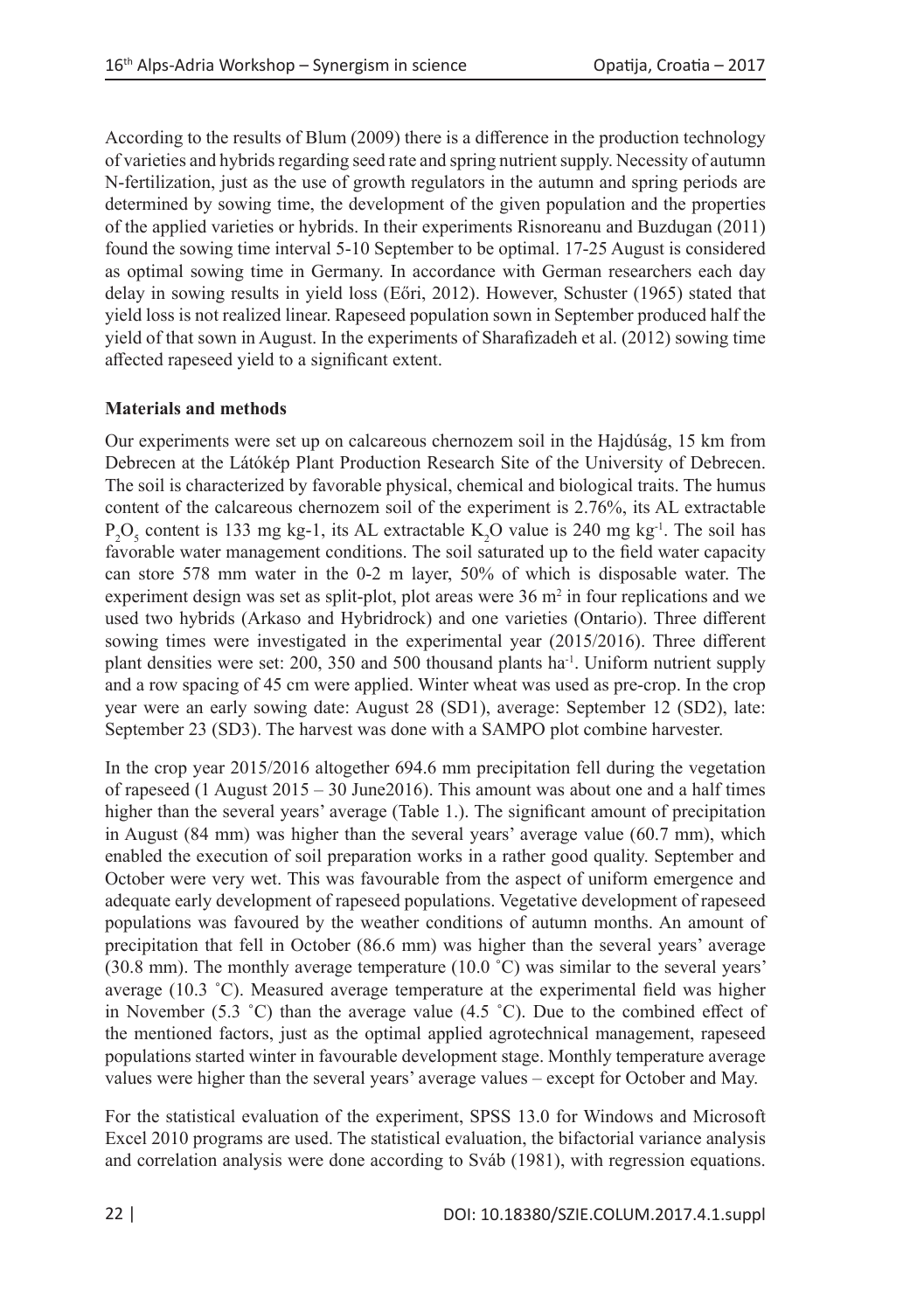In the correlation analysis, the following types of correlations according to the r values were determined: r<0.4: loose, 0.4-0.7: medium, 0.7-0.9: tight, >0.9: strong.

|                                  |                         | <b>Months</b> |     |    |     |        |        |     |     |     |    |      |         |
|----------------------------------|-------------------------|---------------|-----|----|-----|--------|--------|-----|-----|-----|----|------|---------|
|                                  |                         | VIII.         | IX. | X. | XI. | XII.   | I.     | П.  | Ш.  | IV. | V. | VI.  | Total/  |
|                                  |                         |               |     |    |     |        |        |     |     |     |    |      | Average |
| (mm)                             | 2015/2016               | 84            | 49  | 87 | 43  | 13     | 59     | 79  | 51  | 15  | 69 | 146  | 694,6   |
| Precipitation                    | 30<br>year's<br>average | 60,7          | 38  | 31 | 45  | 44     | 37     | 30  | 34  | 42  | 59 | 79,5 | 499,6   |
|                                  | 2015/2016               | 23,3          | 18  | 10 | 5,3 | 2,2    | $-2,3$ | 5,5 | 6,4 | 13  | 16 | 20,1 | 10,6    |
| Temperature<br>( <sup>o</sup> C) | 30<br>year's<br>average | 19,6          | 16  | 10 | 4,5 | $-0,2$ | $-3$   | 0,2 | 5   | 11  | 16 | 18,7 | 8,9     |

*Table 1: Amount of precipitation (mm) and temperature (˚C) during rapeseed vegetation period (Debrecen)*

## **Results and discussion**

Freezing rate was studied in the crop year 2015/2016 in case of two hybrids (Arkaso and Hybridrock) and a variety (Ontario) for three different applied plant densities and three different sowing times. The number of primary and secondary branches just as the number of siliquae per plant were registered (Table 2.) in case of the application of different plant densities and sowing times. It can be stated that parallel to increasing plant density the rate of winter loss increased as well. Results of the measurements confirm that the lower plant density was applied at sowing produced higher number of primary and secondary branches, just as the higher number of seed shells could be registered.

*Table 2: Number of registered primary and secondary branches and number of shell of the studied rapeseed genotypes in 2015/2016 (Debrecen)*

|                 |                | <b>Primary branches</b>                    |                      |                      | <b>Secondary branches</b> |                      |                      | <b>Number of siliquae</b> |                      |                      | Winter loss $(\% )$  |                      |                      |  |
|-----------------|----------------|--------------------------------------------|----------------------|----------------------|---------------------------|----------------------|----------------------|---------------------------|----------------------|----------------------|----------------------|----------------------|----------------------|--|
|                 |                | Plant density (thousand ha <sup>-1</sup> ) |                      |                      |                           |                      |                      |                           |                      |                      |                      |                      |                      |  |
|                 |                | 200                                        | 350                  | 500                  | 200                       | 350                  | 500                  | 200                       | 350                  | 500                  | 200                  | 350                  | 500                  |  |
| Sowing<br>date  | Genotype       | $t$ ha <sup>-1</sup>                       | $t$ ha <sup>-1</sup> | $t$ ha <sup>-1</sup> | $t$ ha <sup>-1</sup>      | $t$ ha <sup>-1</sup> | $t$ ha <sup>-1</sup> | $t$ ha <sup>-1</sup>      | $t$ ha <sup>-1</sup> | $t$ ha <sup>-1</sup> | $t$ ha <sup>-1</sup> | $t$ ha <sup>-1</sup> | $t$ ha <sup>-1</sup> |  |
|                 |                | 14.8                                       | 10.5                 | 9                    | 24.5                      | 5.3                  | 5.3                  | 890                       | 450                  | 440                  | 12%                  | 18%                  | 28%                  |  |
| SD <sub>1</sub> | $\overline{2}$ | 15                                         | 10.5                 | 7.8                  | 38.8                      | 16.8                 | 4.3                  | 1409                      | 803                  | 358                  | 18%                  | 27%                  | 44%                  |  |
|                 | 3              | 12.8                                       | 11.5                 | 13.3                 | 32                        | 9                    | 16.5                 | 1207                      | 529                  | 691                  | 11%                  | 21%                  | 23%                  |  |
|                 | 1              | 13.3                                       | 9.8                  | 7.8                  | 28.8                      | 8.8                  | 9                    | 1144                      | 536                  | 425                  | 13%                  | 16%                  | 17%                  |  |
| SD <sub>2</sub> | $\overline{2}$ | 10                                         | 9.3                  | 9                    | 12.3                      | 10.3                 | 4.3                  | 620                       | 549                  | 421                  | 14%                  | 16%                  | 18%                  |  |
|                 | 3              | 12                                         | 11                   | 9.5                  | 17                        | 13.8                 | 6                    | 714                       | 733                  | 382                  | 14%                  | 14%                  | 15%                  |  |
|                 | 1              | 9.3                                        | 7                    | 7.3                  | 15.8                      | $\overline{2}$       | $\theta$             | 707                       | 301                  | 256                  | 15%                  | 26%                  | 29%                  |  |
| SD3             | $\overline{2}$ | 8.8                                        | 6.8                  | 6.8                  | 6                         | 1                    | 6.3                  | 383                       | 298                  | 333                  | 15%                  | 30%                  | 31%                  |  |
|                 | 3              | 9.3                                        | 8                    | 6.8                  | 6.8                       | 5.3                  | 3                    | 581                       | 550                  | 257                  | 20%                  | 21%                  | 28%                  |  |

Correlation analysis results of data in the crop year 2015/2016 are shown in Table 3.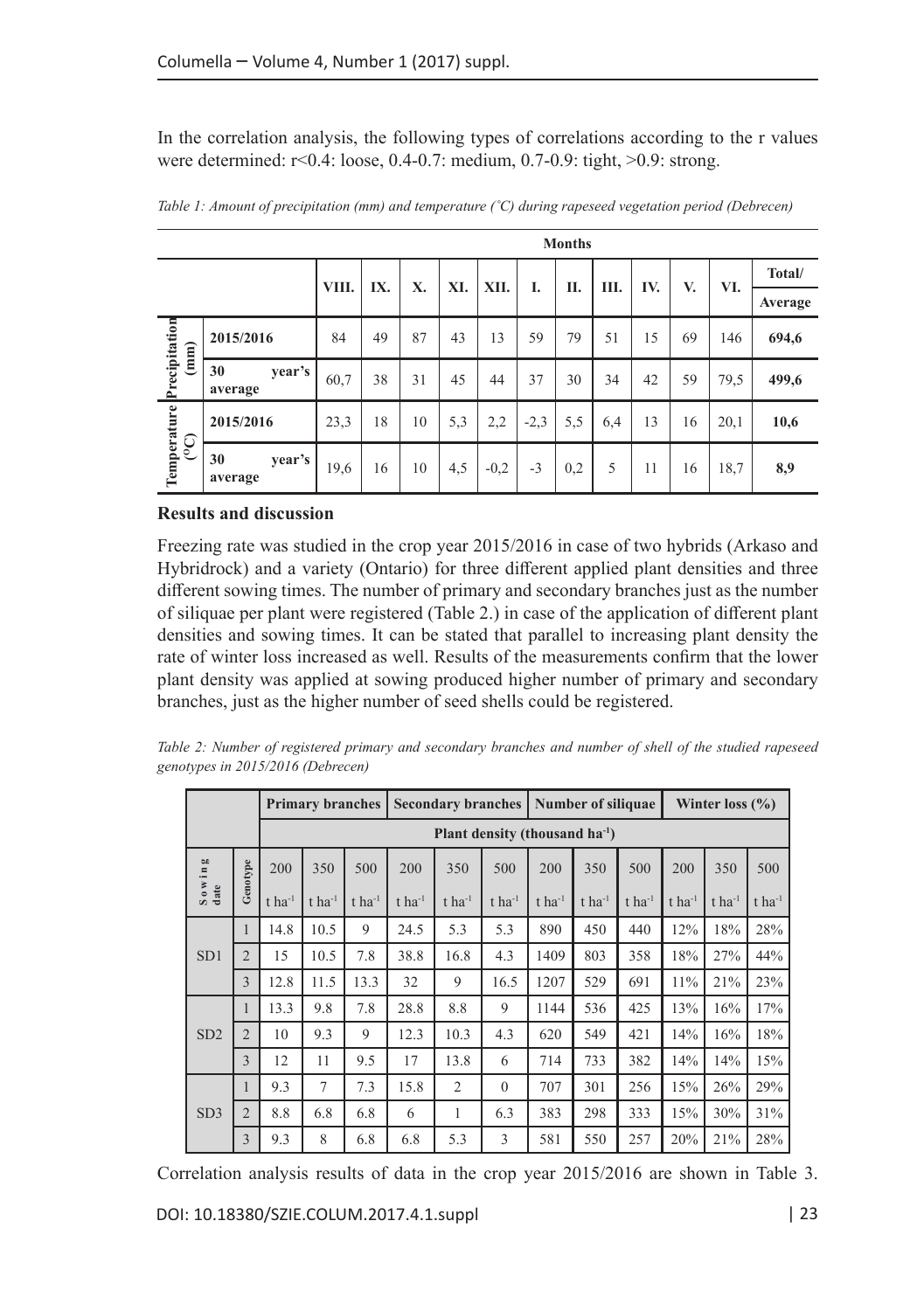Medium negative correlation was found between sowing time and the number of primary  $(r=-0.673)$  and secondary  $(r=-0.501)$  branches, just as the number of siliquae  $(r=-0.488)$ . As the later sowing was done, the less number of primary and secondary branches, consequently the less number of siliquae was developed. Medium negative correlation between sowing time and seed yield (r=-0.686) explains that in the earlier sowing dates the higher seed yield could be produced. Sowing time affects plant physiological processes. Rapeseed seed yield is determined by the number of siliquae that develop on secondary branches. Sowing time affects the number of branches negatively and thus the number of siliquae, consequently seed yield as well. Strong positive correlation was found between primary and secondary branches (r=0.870), and between primary branches and the number of siliquae (r=0.863). The number of primary branches determines the number of secondary branches, that determines the number of siliquae developed per plant – this is confirmed by the strong positive correlation  $(r=0.979)$ . As less loss of the studied population occurs from winter to spring, the higher number of primary ( $r=-0.556$ ) and secondary ( $r=-0.612$ ) branches will be developed, consequently the higher number of siliquae will be developed later. This is confirmed by the medium negative correlation that was found between all three studied parameters.

| <b>Parameters</b>                  | <b>Sowing</b><br>date | Genotype     | <b>Plant</b><br>density | Primary<br><b>branches</b> | Secondary<br><b>branches</b> | <b>Number</b><br>of iliquea | <b>Yield</b> | Winter<br><u>loss</u> |
|------------------------------------|-----------------------|--------------|-------------------------|----------------------------|------------------------------|-----------------------------|--------------|-----------------------|
| Sowing<br>date                     |                       | $\mathbf{0}$ | $\mathbf{0}$            | $-0.673**$                 | $-0.501**$                   | $-0.488**$                  | $-0.686**$   | 0.104                 |
| Genotype                           | $\overline{0}$        |              | $1.000**$               | 0.104                      | 0.047                        | 0.078                       | 0.162        | 0.019                 |
| $\overline{P}$ 1<br>ant<br>density | $\mathbf{0}$          | $1.000**$    |                         | 0.104                      | 0.047                        | 0.078                       | 0.162        | 0.019                 |
| Primary<br>branches                | $-0.673**$            | 0.104        | 0.104                   |                            | $0.870**$                    | $0.863**$                   | 0.341        | $-0.556**$            |
| Secondary<br>branches              | $-0.501**$            | 0.047        | 0.047                   | $0.870**$                  |                              | $0.979**$                   | 0.298        | $-0.612**$            |
| Number of<br>siliquae              | $-0.488**$            | 0.078        | 0.078                   | $0.863**$                  | $0.979**$                    |                             | 0.317        | $-0.594**$            |
| <b>Yield</b>                       | $-0.686**$            | 0.162        | 0.162                   | 0.341                      | 0.298                        | 0.317                       |              | 0.087                 |
| <b>Winter loss</b>                 | 0.104                 | 0.019        | 0.019                   | $-0.556**$                 | $-0.612**$                   | $-0.594**$                  | 0.087        |                       |

*Table 3: Correlation analysis of the studied parameters (Debrecen, 2015/2016)*

\*\* Correlation is significant at the 0.01 level (2-tailed).

Table 4. shows rapeseed seed yield obtained in the study. The highest seed yield was obtained in the early sowing time  $(5475 \text{ kg ha}^{-1})$ . Regarding the applied sowing dates following yield results were registered: early sowing time:  $5475 \text{ kg}$  ha<sup>-1</sup>, optimal sowing time:  $4760 \text{ kg}$  ha<sup>-1</sup> and late sowing time:  $4590 \text{ kg}$  ha<sup>-1</sup>.

|  |                 | <b>Sowing date</b> |                   |                   |                          |                   |                   |                    |                   |                  |  |
|--|-----------------|--------------------|-------------------|-------------------|--------------------------|-------------------|-------------------|--------------------|-------------------|------------------|--|
|  | SD <sub>1</sub> |                    |                   |                   |                          | SD2               |                   | SD3                |                   |                  |  |
|  | Genotype        | 200t<br>$ha^{-1}$  | 350t<br>$ha^{-1}$ | 500t<br>$ha^{-1}$ | 200t<br>ha <sup>-1</sup> | 350t<br>$ha^{-1}$ | 500t<br>$ha^{-1}$ | 200 t<br>$ha^{-1}$ | 350t<br>$ha^{-1}$ | 500 t ha $^{-1}$ |  |
|  |                 | 4312               | 4668              | 5006              | 4196                     | 4682              | 4760              | 4571               | 4584              | 4293             |  |
|  | $\overline{2}$  | 5160               | 5415 l            | 5475              | 4389                     | 4485              | 4387              | 4043               | 3408              | 4104             |  |
|  | 3               | 4890               | 4912              | 5104              | 4752                     | 4757              | 4696              | 4521               | 4590              | 4373             |  |

*Table 4: Rapeseed yield of the studied rapeseed genotypes in 2015/2016 (Debrecen)*

*Genotype 1: Ontario, Genotype 2: Hybridrock, Genotype 3: Arkaso* LSD 5%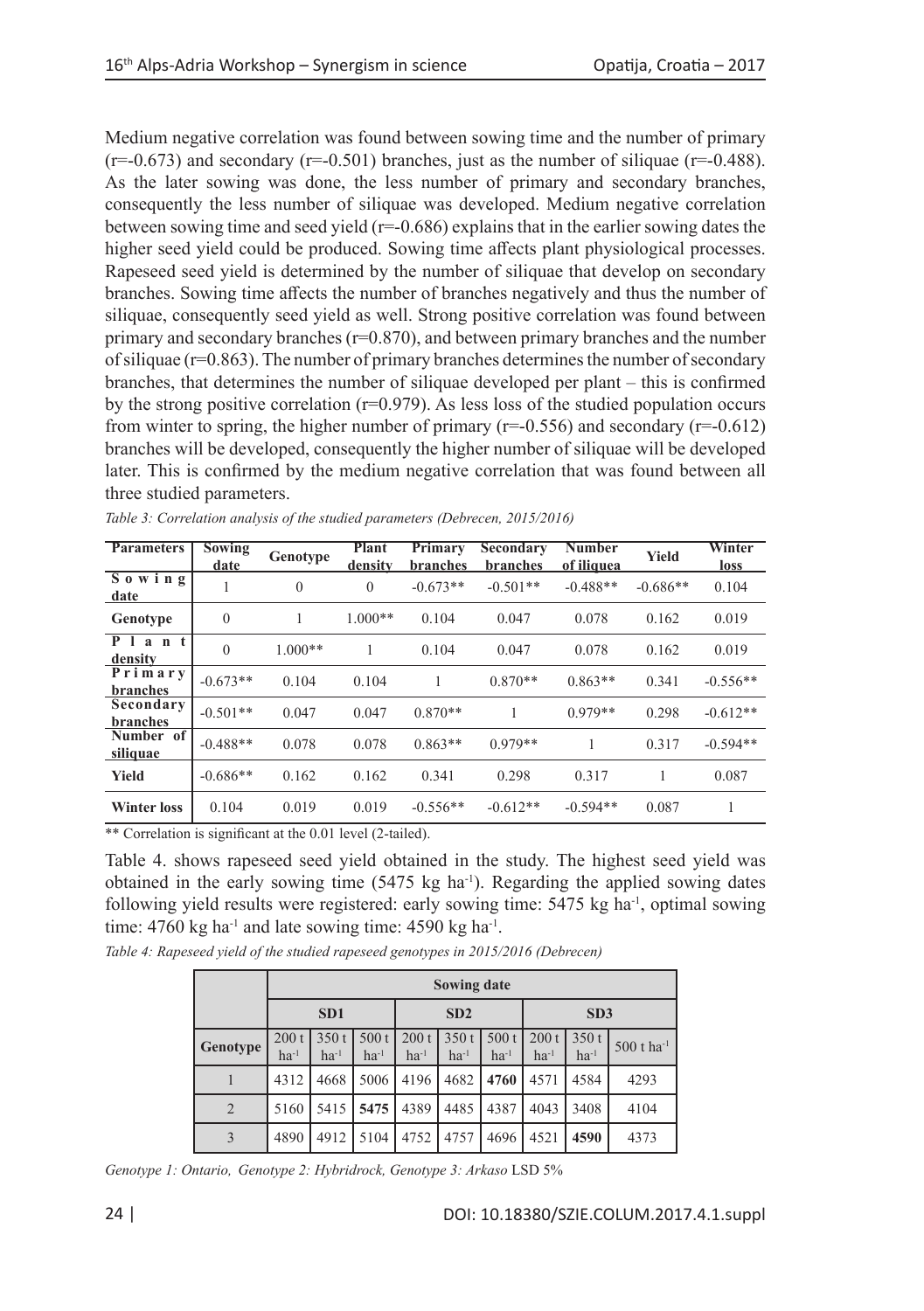#### **Conclusions**

 In the later sowing dates, the lower number of primary and secondary branches, thus the lower number of siliquae per plant were developed. Higher seed yield was obtained in the earlier sowing time: early sowing time:  $5475$  kg ha<sup>-1</sup>, optimal sowing time  $4760$  kg ha<sup>-1</sup> and late sowing time 4590 kg ha-1. Sowing time had negative impact on the number of branches, number of siliquae and seed yield. With the increasing plant density the rate of losses during the winter increased as well.

#### **References**

- Blum Z. (2009): Hibridrepcék Európában és Magyarországon. Repce Termesztés technológiai kézikönyv 2009. 21. DOI: http://dx.doi.org/10.18414/ksz.2016.4.357
- Eőri T. (2012): A repce versenyképes termesztése. Mezőgazda Kiadó. Budapest 113., 136. DOI: http://dx.doi. org/10.21845/comp/2012/1/9
- KSH (2015): A fontosabb növények vetésterülete, 2015. május 31. Statisztikai tükör 2015/57 1-2. https://www. ksh.hu/docs/hun/xftp/gyor/vet/vet1505.pdf DOI: http://dx.doi.org/10.1007/s10509-015-2448-7
- Pepó P.-Vincze É. (2015): Fertilization and sowing time as the environmental risk factors in winter oilseed rape (Brassica napus var. napus f. biennis L.) production. Analele Universităţii din Oradea, Fascicula Protecţia Mediului, Vol. XXV, 2015, Anul 20, 61-68; ISSN 1224-6255 DOI: http://dx.doi.org/10.18380/ szie.colum.2016.3.1.9
- Risnoveanu, L.-Buzdugan, L. (2011): Some aspects the influence of sowing time of winter oilseed rape production in the conditions north-east Baragan. Lucrari Stiintifice, Universitatea de Stiinte Agricole Si Medicina Veterinara "Ion Ionescu de la Brad" lasi, Seria Agronomie, 54. 1. 163-169. DOI: http://dx.doi. org/10.1787/888932796720
- Röbbelen, G.- Nitsch, A. (1975): Genetical and physiological investignations on mutants for polyenoic fatty acid in rapesee, Brassica n. L.Z: Pflanzenzuct. 75. P. 93-105. DOI: http://dx.doi.org/10.1007/978-94-017- 2662-7\_100
- Schuster, W. (1965): Rapeseed Rübsen. InHanbuch der Pflanzen-ernährung Düngung, Band. III. Springer Verlag, Wien-New-York, 678-708. DOI: http://dx.doi.org/10.1002/ange.19670790631
- Sharafizadeh, M., Gholizadeh, M. R. E., Aryannia, N., Razaz, M. (2012): Effect of planting date and planting pattern on quality and quantity of canola hybrid seed (Hayola 401). Adv. Environ. Biol., 6, 2184–2189. DOI: http://dx.doi.org/10.5897/ajb11.3175
- Sváb J. (1981): Biometriai módszerek a kutatásban. Mezőgazdasági Kiadó. 171-179. DOI: http://dx.doi. org/10.1002/bimj.19700120410
- Sváb J.- Simits K. (1980): Az erukasavszegény repcefajták termésátlagát befolyásoló termesztési tényezők biokémiai elemzése, Növénytermelés 29. kötet 35. DOI: http://dx.doi.org/10.14232/phd.2562